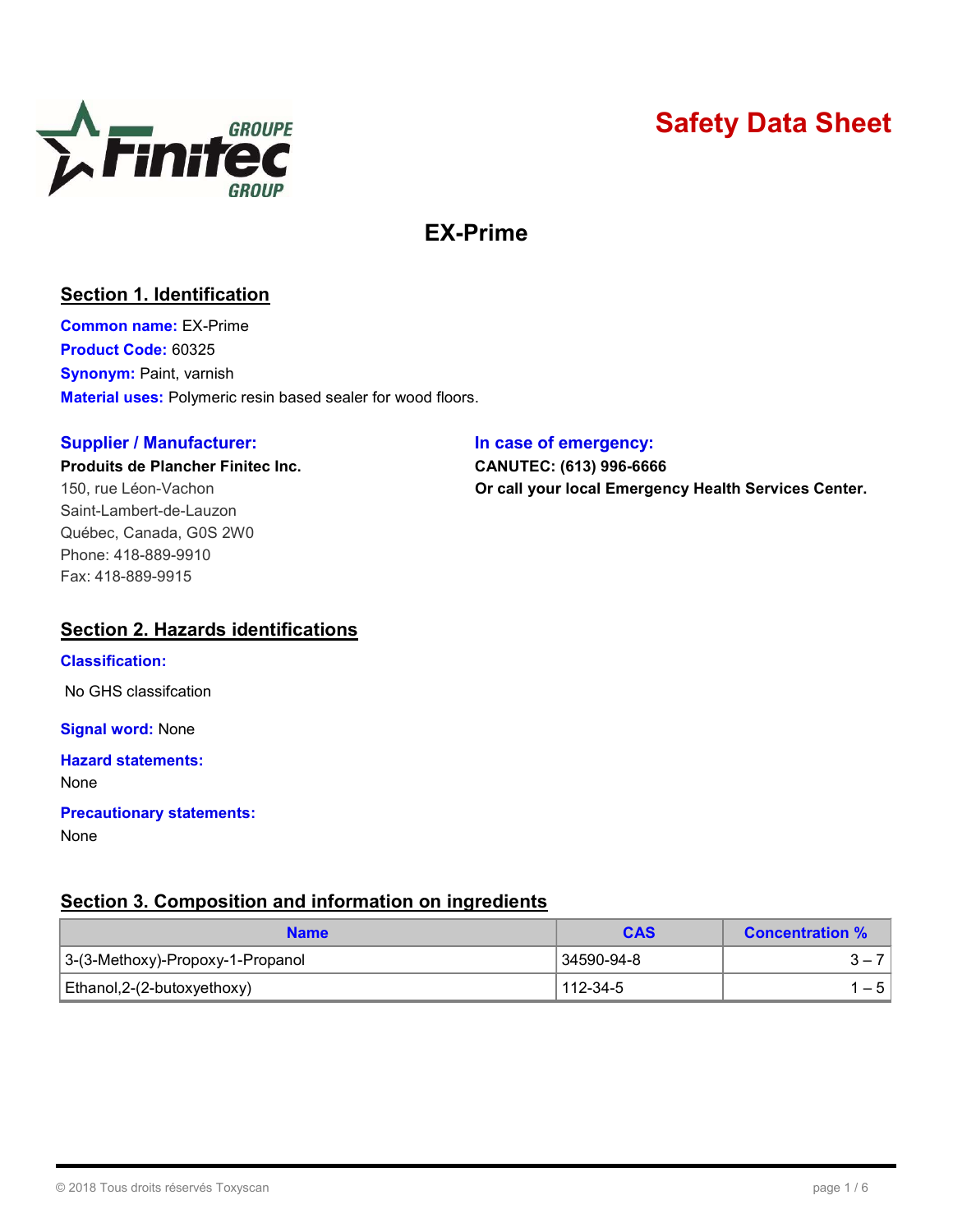#### Section 4. First aid measures

#### Description of first aid if required:

Move out of dangerous area. Consult a physician. Show this safety data sheet to the doctor in attendance.

#### Eye contact:

Rinse eyes thoroughly with water for at least 15 minutes.

Skin contact: Wash with soap and water.

Inhalation: Bring the conscious victim to fresh air.

Ingestion: Do NOT induce vomiting.

Indication of immediate medical attention and special treatment needed, if necessary: Symptomatic treatment required

Most important acute symptoms and effects: No known specific effects and/or symptoms

Most important delayed symptoms and effects: No known specific chronic effects and/or symptoms

#### Section 5. Fire fighting measures

Flammability of the product: Non-flammable

Flash point: N/A

Auto-ignition temperature: N/A

Products of combustion: Carbon oxides

Special protective actions for fire-fighters: Wear self-contained breathing apparatus and appropriate protective clothing.

Suitable extinguishing media:

Use means of extinction the most suited to the surrounding materials.

#### Section 6. Accidental release measures

#### Personal precautions, protective equipment and emergency procedures:

For non emergency personnel: Evacuate the area.

For emergency personnel: Splash goggles, full suit, chemical resistant gloves. A self-contained breathing apparatus is recommended to avoid inhalation of the product. Suggested protective clothing might not be sufficient. Consult a specialist before handling this product.

Environmental precautions:

Do not let product enter drains

Methods and material for containment and cleaning up:

Use appropriate tools to put the spilled solid in a convenient waste disposal container.

#### Section 7. Handling and storage

#### Precautions in Handling:

Do not ingest. Do not breathe vapours. Wear suitable protective clothing. In case of insufficient ventilation, wear suitable respiratory equipment. Avoid contact with skin and eyes.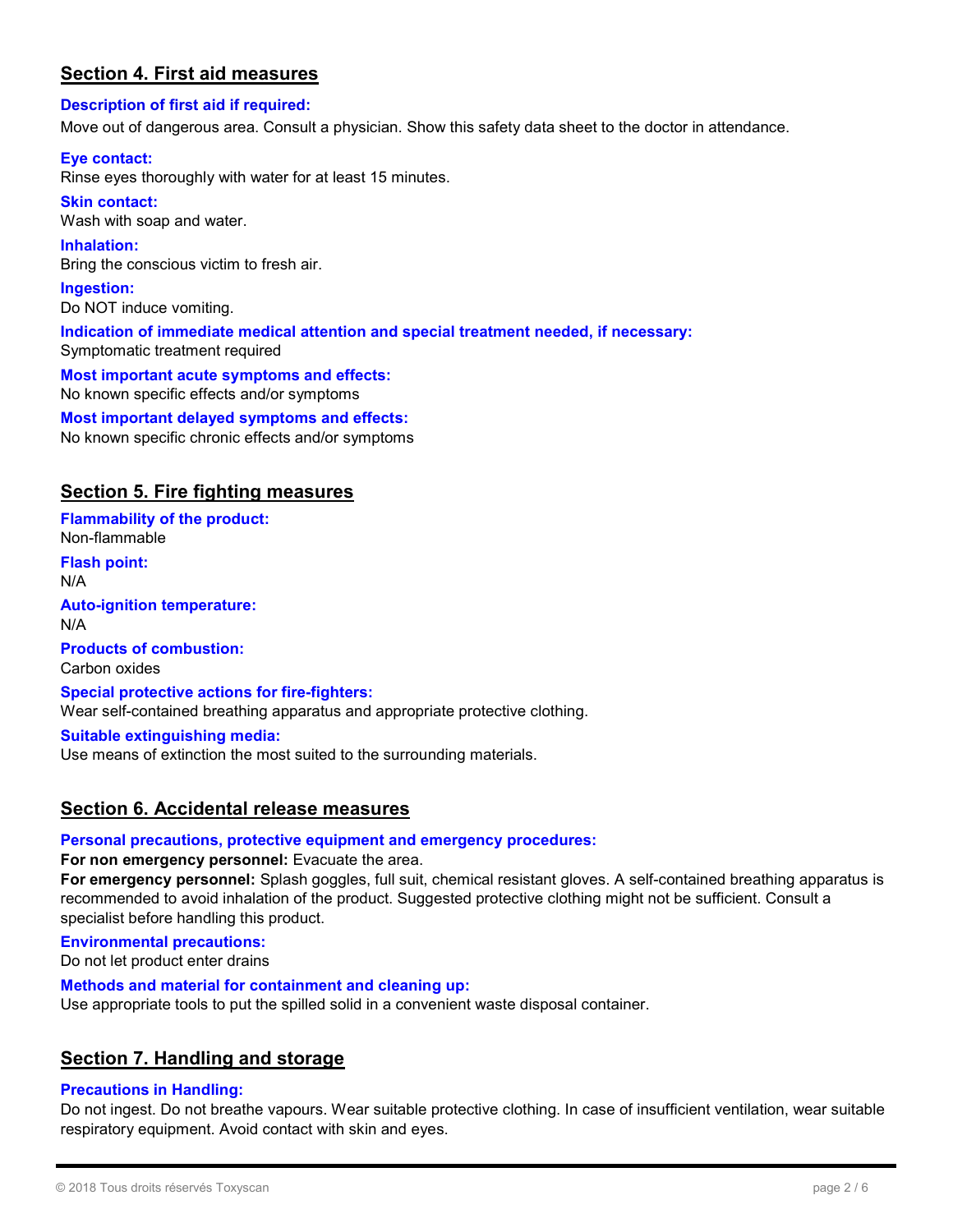#### Precautions in Storage:

Keep container tightly closed in a cool, dry and well-ventilated place.

#### Section 8. Exposure Controls, Personal Protections

#### Control parameters:

| <b>Component</b>                        | <b>CAS</b> | Value       | Control<br>parameters | <b>Basis</b>  |
|-----------------------------------------|------------|-------------|-----------------------|---------------|
| $ 3-(3-Methoxy)-$<br>Propoxy-1-Propanol | 34590-94-8 | <b>TWA</b>  | $100$ ppm             | <b>CNESST</b> |
|                                         |            | <b>STEL</b> | $150$ ppm             | <b>CNESST</b> |

#### Engineering controls:

Use mechanical exhaust or laboratory fumehood to avoid exposure.

#### Personal protective equipment:

Eyes: Wear safety glasses.

Skin/body: Wear a lab coat or any other appropriate protective clothing.

Respiratory: If ventilation is insufficient, choose appropriate respiratory protection according to levels and duration of exposure.

Hands: Wear chemical resistant protective gloves.

#### Section 9. Physical and chemical properties

**Physical state: Liquid** Color: Beige **Odour: Slight** Melting point/Freezing point: Data not available **Boiling point:** Data not available Appearance: Translucent **Flash point:** Data not available Auto-ignition temperature: Data not available pH: 8.5 ± 0.2 Kinematic viscosity: 23-25 seconds (ZAHN #2) **Solubility:** Miscible in water **Density:**  $1.04 \pm 0.05$  g/mL Volatility:  $75 \pm 2\%$ 

#### Section 10. Stability and reactivity

Chemical reactivity: Stable under recommended storage conditions. Possibility of hazardous reactions: Hazardous polymerization does not occur. Conditions to avoid: High temperatures, contact with incompatible materials **Incompatible materials:** Oxidizing agents, strong acids, metallic alkyd, nitrites and other strong reducing agents Hazardous decomposition products: Carbon oxides, trace of component elements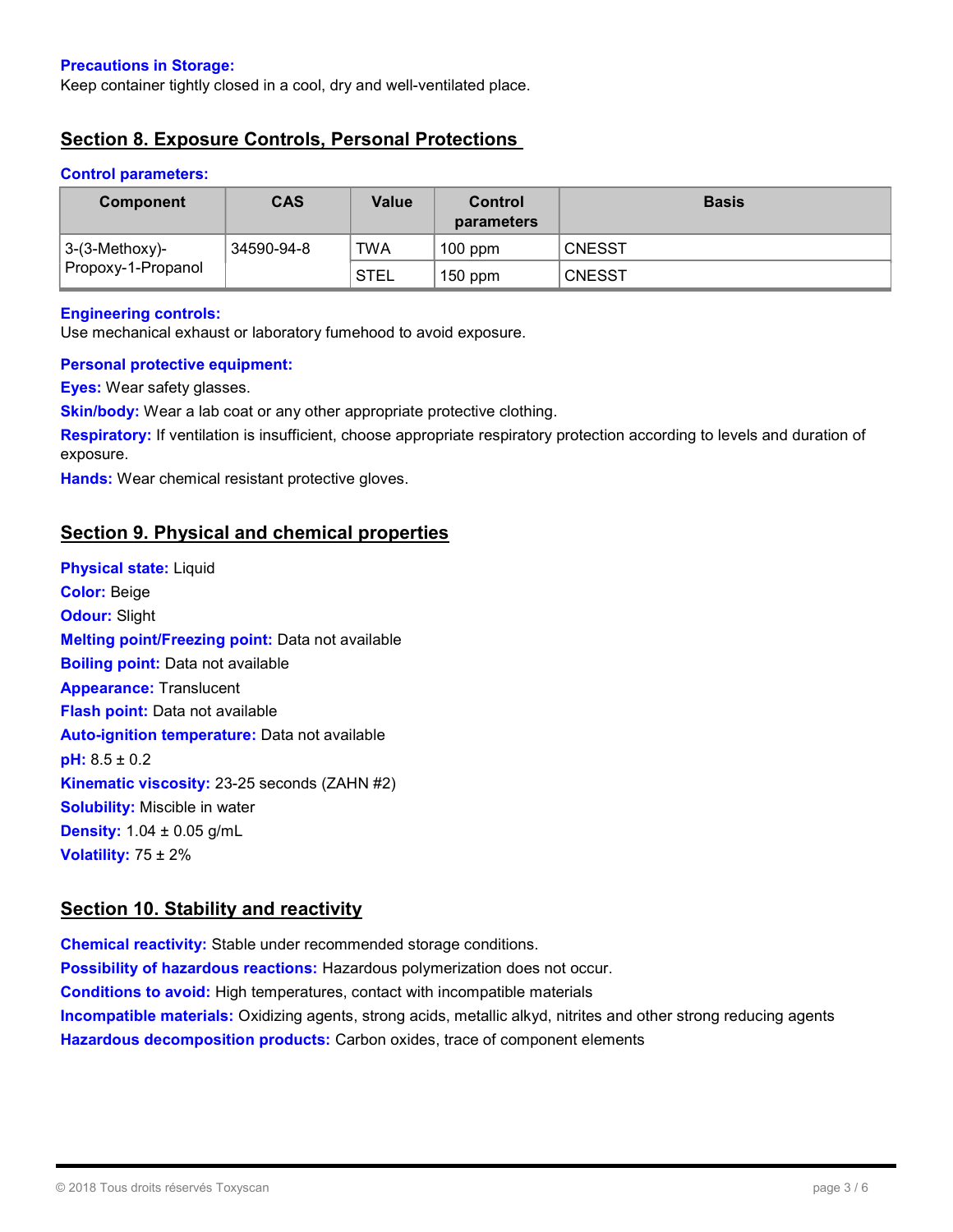#### Section 11. Toxicological information

#### Acute toxicity:

| <b>Component</b>                     | <b>CAS</b> | <b>Value</b>                                   |
|--------------------------------------|------------|------------------------------------------------|
| 3-(3-Methoxy)-Propoxy-1-<br>Propanol | 34590-94-8 | DL <sub>50</sub> Oral: Rat = $5230$ mg/kg      |
|                                      |            | $DL_{50}$ Cutaneous: Rabbit = 9500 mg/kg       |
| Ethanol, 2-(2-butoxyethoxy)          | 112-34-5   | DL <sub>50</sub> Oral: Rat = 5660 mg/kg        |
|                                      |            | $DL_{50}$ Oral: Mouse = 2400 mg/kg             |
|                                      |            | DL <sub>50</sub> Oral: Guinea pig = 2000 mg/kg |
|                                      |            | $DL_{50}$ Cutaneous: Rabbit = 2700 mg/kg       |

#### Skin corrosion/irritation:

Not applicable

#### Serious eye damage/irritation:

Ethanol,2-(2-butoxyethoxy): May cause eye irritation

#### Respiratory or skin sensitisation:

Not applicable

Gem cell mutagenicity: Not applicable

Carcinogenicity: Not applicable

Reproductive toxicity: Not applicable

#### STOT- Single exposure: Not applicable

STOT- repeated exposure: Not applicable

#### Aspiration hazard:

Not applicable

#### Information on likely route of exposure:

Skin, eyes, ingestion

#### Section 12. Ecological information

#### Ecological data for aquatic environments:

| Component                   | <b>CAS</b> | <b>Value</b>                                                                           |
|-----------------------------|------------|----------------------------------------------------------------------------------------|
| Ethanol, 2-(2-butoxyethoxy) | 112-34-5   | CL <sub>50</sub> - Lepomis macrochirus 1300 mg/L - 96h                                 |
|                             |            | CE <sub>50</sub> - Daphnia magna 100 mg/L - 48h                                        |
|                             |            | CL <sub>50</sub> - Desmodesmus subspicatus 100 mg/L - 96h                              |
|                             |            | CL <sub>50</sub> - Pseudomonas putida (Bacillus Pseudomonas putida)<br>1170 mg/L - 16h |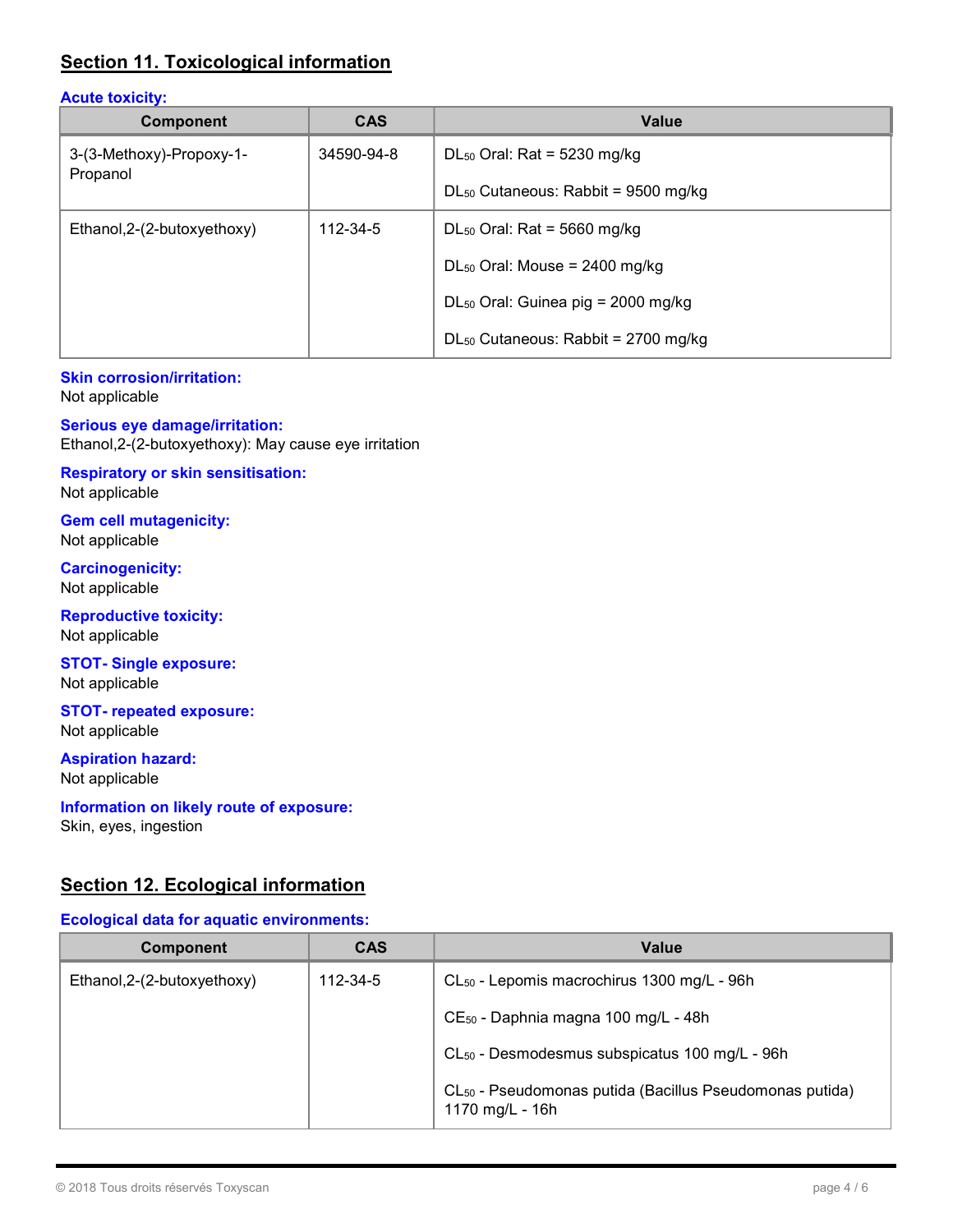#### Persistence and degradability:

Data not available

Bioaccumulative potential: Data not available

Mobility in soil: Data not available

Other adverse effects: Data not available

#### Section 13. Disposal considerations

Waste disposal:

Dispose of the chemical waste is in conformity with the federal, provincial and local laws. Store the residues of the product in safe containers. Place the containers in storage area of dangerous chemical waste.

#### **Section 14. Transportation information**

No TDG/DOT/IMDG/IATA Classification

#### Section 15. Regulatory information

NFPA Classification: Health: 1



Flammable: 0 Reactivity: 0 Specials conditions: 0

Legend: 4: Severe, 3: High, 2: Moderate, 1: Slightly, 0: Not hazardous

#### U.S. Federal regulations

California proposition 65 requirements: No ingredient listed TSCA 8(b) inventory: No ingredient listed

#### Classification REACH (EU)

#### REACH - Registration, Evaluation, Authorisation and Restriction of Chemical substances

#### REACH Data:

| cu | CAS | <b>Substance</b>                                           |     | <b>DSI</b> |  |
|----|-----|------------------------------------------------------------|-----|------------|--|
|    |     | 252-104-2   34590-94-8    3-(3-Methoxy)-Propoxy-1-Propanol | Yes |            |  |

#### Section 16. Additional information

Date of issue: 2018-09-17 Version: 2.00 Elaborated by: Toxyscan inc.